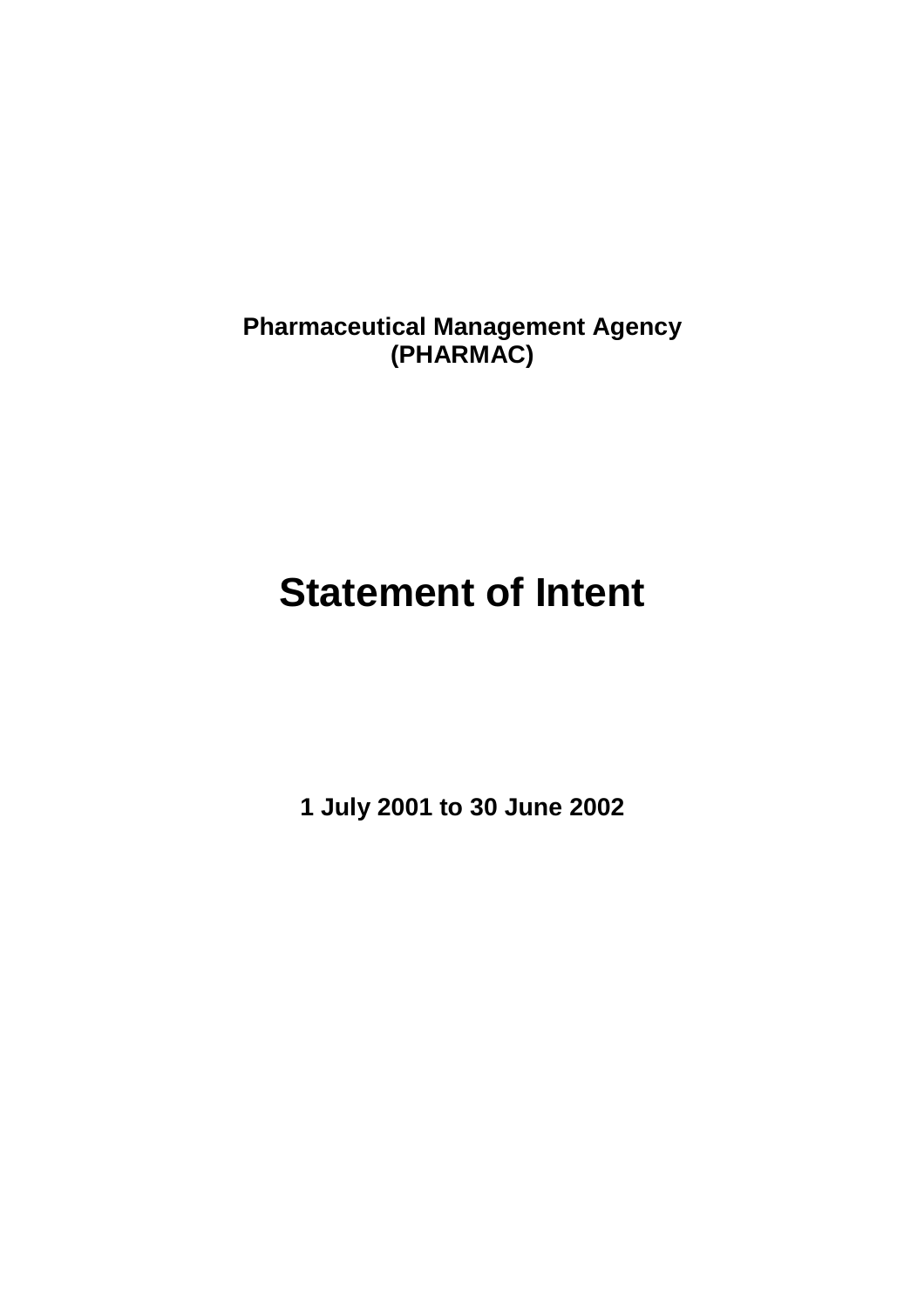# **FOREWORD**

The Pharmaceutical Management Agency (PHARMAC) has had its funding confirmed for the 2001/02 year through the Crown Funding Agreement (dated 3 December 2001) and has prepared this Statement of Intent (SOI) to meet the requirements of section 67 of the New Zealand Public Health and Disability Act 2000 (the NZPHD Act 2000).

It outlines for Parliament, the performance we have agreed with the Minister of Health to deliver for the year commencing 1 July 2001 to 30 June 2002.

In particular, this document specifies:

- the performance that PHARMAC will seek to achieve from 1 July 2001 to 30 June 2002;
- $\triangleright$  the ownership performance PHARMAC will aim to achieve during this time, specified in terms of financial performance, capability and risk management; and
- $\triangleright$  financial forecasts.

This specification of performance will be used as a basis for comparison against our actual performance when our annual report is prepared.

Should the purchasing intentions change significantly, PHARMAC will exercise its discretion under section 41H of the Public Finance Act 1989 (the PF Act 1989) and produce a revised Statement of Intent.

Richard Waddel **Chairperson** PHARMAC

December 2001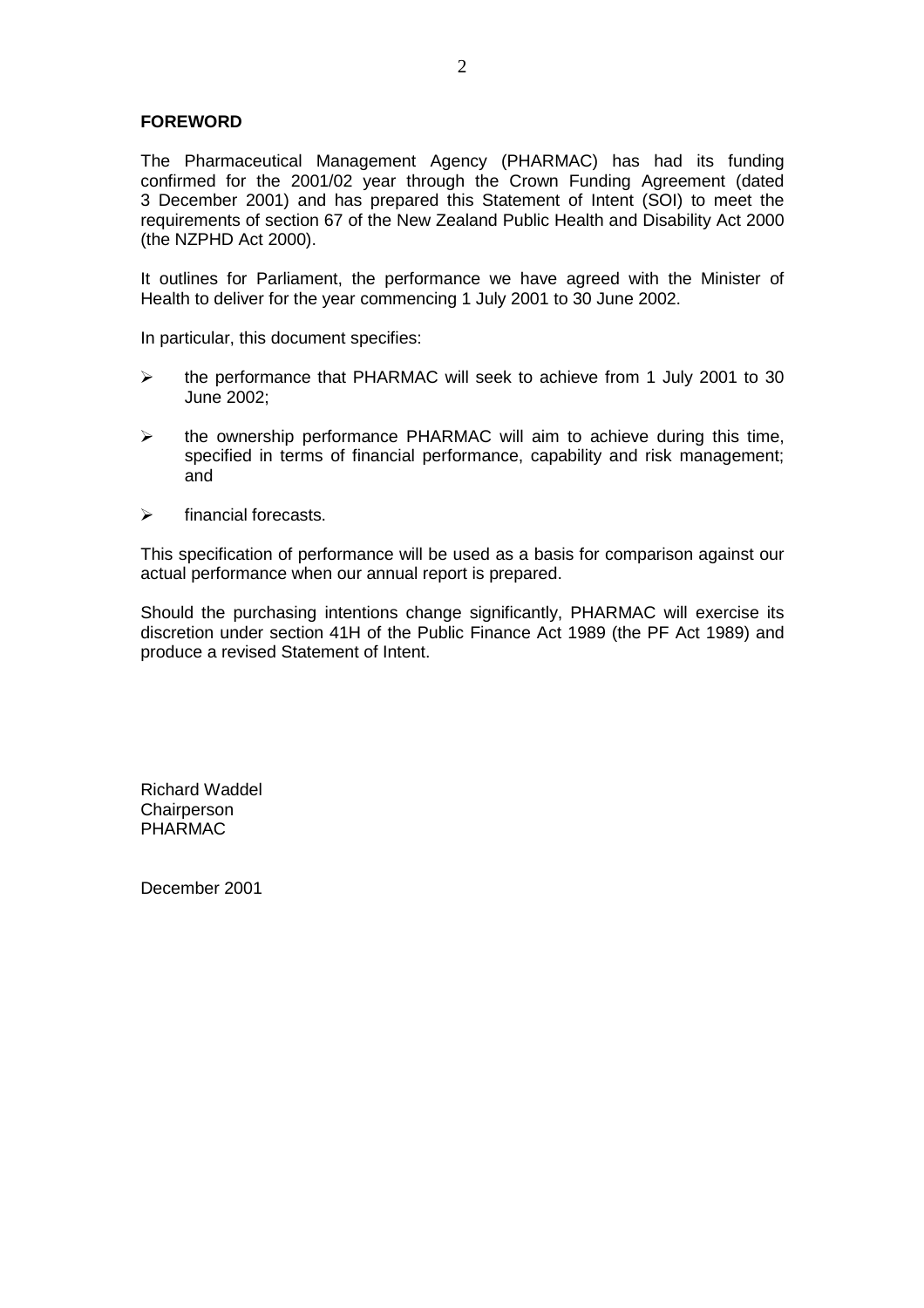# **PART 1 PHARMAC'S OBJECTIVE and STRATEGIC PRIORITIES**

PHARMAC's overall objective, as outlined in s.47(a) of the NZPHD Act 2000, is to secure for eligible people in need of pharmaceuticals, the best health outcomes that are reasonably achievable from pharmaceutical treatment and from within the amount of funding provided.

### **PHARMAC's Statutory Functions**

Within the funding available to PHARMAC, its functions under s.48 of the NZPHD Act are:

- a) to maintain and manage a pharmaceutical schedule that applies consistently throughout New Zealand, including determining eligibility and criteria for the provision of subsidies;
- b) to manage incidental matters arising out of (a) including, in exceptional circumstances, providing for subsidies for the supply of pharmaceuticals not on the pharmaceutical schedule;
- c) to engage as it sees fit, but within its operational budget, in research to meet the objectives set out in section 47(a) of the NZPHD Act;
- d) to promote the responsible use of pharmaceuticals; and
- e) any other functions it is for the time being given by or under any enactment, or authorised to perform by the Minister by written notice to the board of PHARMAC after consultation with it.

PHARMAC has been given a new function which states that PHARMAC is authorised to manage the purchasing of any or all pharmaceuticals, whether used either in a hospital or outside it, on behalf of (District Health Boards) DHBs. This was effective from 4 September 2000. The Minister of Health approved the Terms of Reference for the development of a strategy by PHARMAC for nation-wide hospital pharmaceutical purchasing on 16 October 2001.

#### **Strategic Priorities (the next 3 years)**

Over the next three years PHARMAC will build on its successes and seek to contribute further to improving outcomes in priority areas for Government. PHARMAC has been particularly successful at managing growth in expenditure on pharmaceuticals. This has chiefly been through supply side initiatives (negotiations with pharmaceutical companies on the listing of pharmaceuticals and subsidy levels), although over the past three years PHARMAC has been broadening its focus to include programmes aimed at promoting the responsible use of pharmaceuticals.

PHARMAC has held strategy workshops with the Board and planning sessions with staff to identify future areas of focus including development of a strategy for nationwide hospital pharmaceutical purchasing, PHARMAC's response to sector changes, improving relationship management, developing demand side activities and identifying opportunities for additional savings and priorities for listing new pharmaceuticals.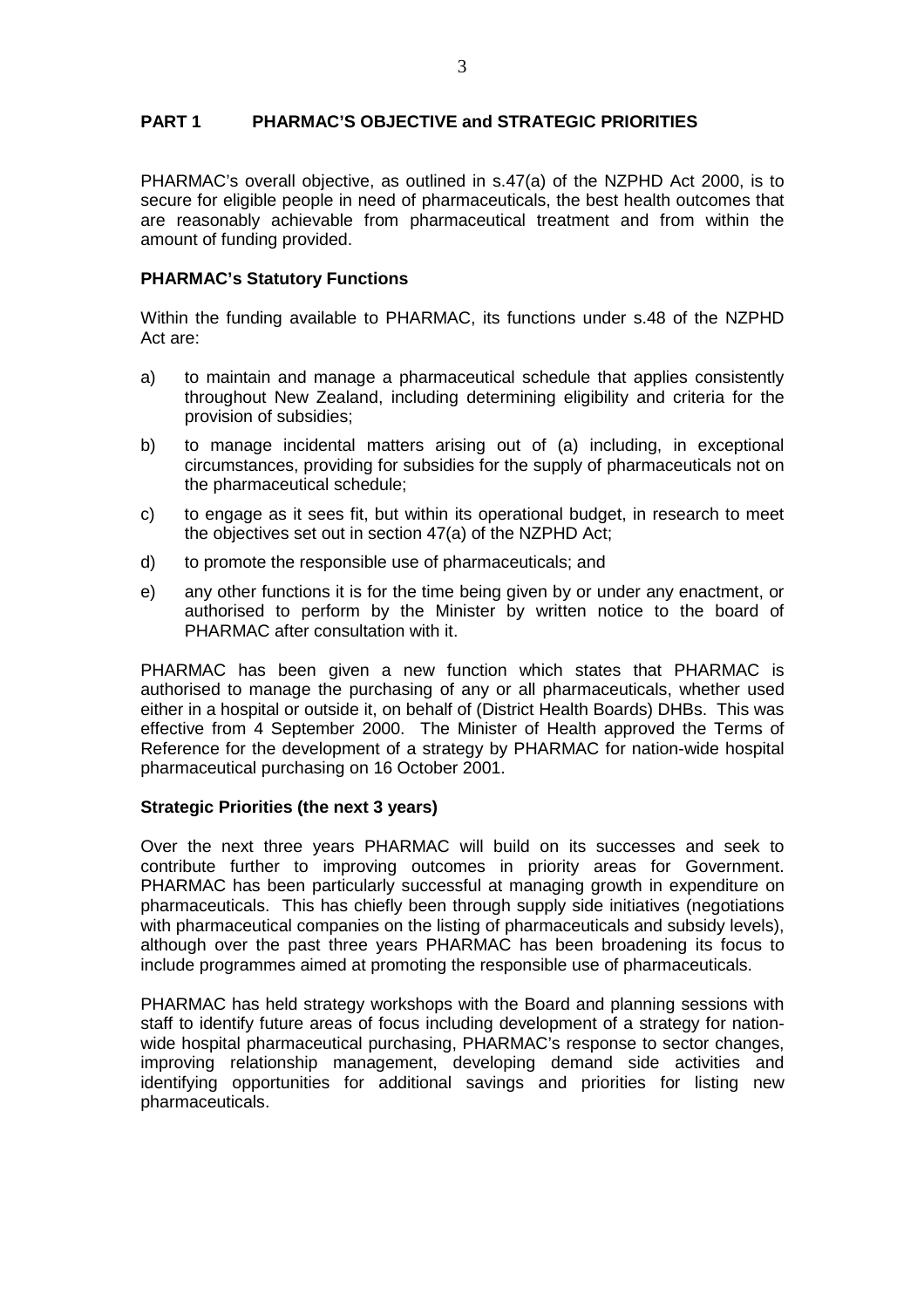The priorities that PHARMAC has developed are:

Strategic Priority 1: Management of pharmaceutical expenditure

**PHARMAC will ensure that the Pharmaceutical Schedule is managed in a manner that ensures that treatments are appropriately prioritised and listed, and maximises health outcomes from within the funding available.** 

Strategic Priority 2: Promoting the responsible use of medicines

**PHARMAC will engage in demand side management initiatives to influence clinician and patient behaviour to promote the cost effective, responsible use of pharmaceuticals in prescribing, and as an integrated part of the clinical decision making process.** 

Strategic Priority 3: Working with DHBs

**PHARMAC will work with DHBs to build an understanding of their needs and develop a two-way flow of information, and have processes in place for working on joint projects.** 

Strategic Priority 4: Improving Maori utilisation of pharmaceuticals

**PHARMAC will engage in initiatives to contribute to the appropriate use of pharmaceuticals by Maori to improve health outcomes and health status.** 

Strategic Priority 5: Improving relationships with stakeholders

**PHARMAC will develop its relationships with stakeholders through regular meetings and a clear communications strategy aimed at achieving a better understanding of PHARMAC's objectives in the wider public arena. Key relationships include the Minister, all politicians, other government agencies, clinicians, pharmacists, patients and their representative groups, Maori, and the pharmaceutical industry.** 

Strategic Priority 6: Developing PHARMAC's internal capacity

**PHARMAC will ensure that it has the capability to meet its business objectives through the recruitment of staff with appropriate skills, experience and knowledge and the provision of an attractive working environment through demonstrating the value it places on staff.** 

PHARMAC will focus on Government priorities as outlined in the New Zealand Health Strategy, New Zealand Disability Strategy and related strategies. The seven principles outlined in the New Zealand Health Strategy are:

- $\geq$  acknowledging the special relationship between Maori and the Crown under the treaty of Waitangi;
- $\triangleright$  good health and well-being for all New Zealanders throughout their lives;
- $\triangleright$  an improvement in health status of those currently disadvantaged;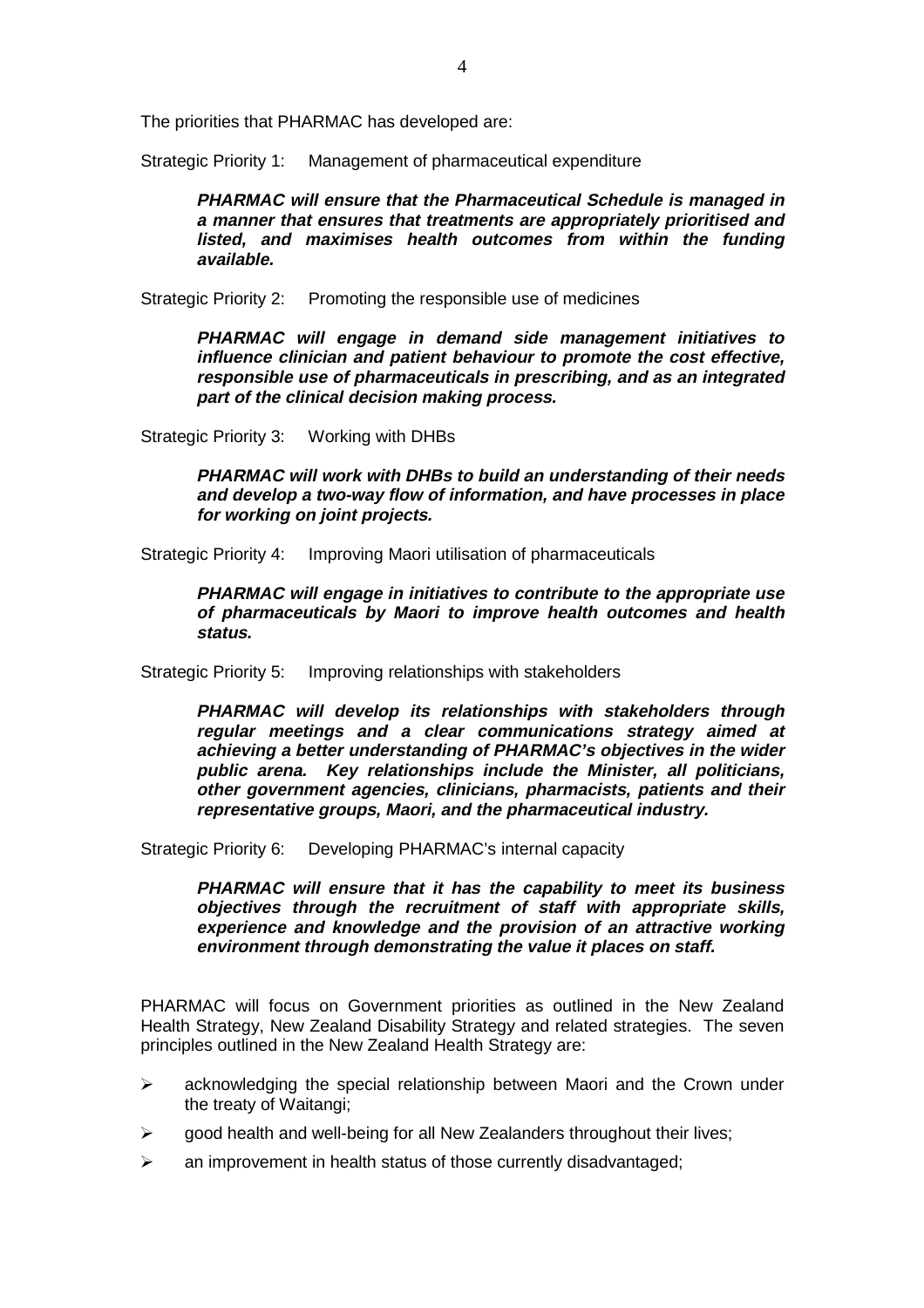- $\triangleright$  collaborative health promotion and disease and injury prevention by all sectors;
- $\geq$  timely and equitable access for all New Zealanders to a comprehensive range of health and disability services, regardless of ability to pay;
- $\geq$  a high-performing system in which people have confidence; and
- $\triangleright$  active involvement of consumers and communities at all levels.

PHARMAC's activities contribute to these Government priorities in a number of ways:

- $\triangleright$  pharmaceuticals are instrumental in improving the health and well-being of New Zealanders throughout their lives;
- $\triangleright$  access to subsidised pharmaceuticals is part of ensuring equitable access for all New Zealanders to a comprehensive range of health services, regardless of ability to pay;
- $\triangleright$  PHARMAC's evaluation of new drug technologies and investment in superior technologies contributes to a high-performing system;
- $\triangleright$  PHARMAC's efforts to obtain the optimum value from pharmaceutical funding assists with the process of meeting need within the funds available; and
- $\triangleright$  PHARMAC's encouragement of the responsible and cost-effective use of pharmaceuticals through its demand side activities, contributes to the health of New Zealanders and enhances the quality of healthcare provided.

The sectoral reforms have resulted in PHARMAC assuming responsibility for a number of new functions including managing Exceptional Circumstances (applications for pharmaceuticals that are not listed on the Schedule for which there is a very high level of individual need) and hospital pharmaceutical purchasing. PHARMAC now has the legislative mandate to undertake research should the funding be available within its operational budget.

PHARMAC's business has significant links with DHBs and PHARMAC will work on developing its relationships with DHBs to ensure that any gains from working together are achieved. This is particularly the case with respect to demand side initiatives. Demand side management is about working with providers to promote responsible prescribing through the sharing of evidence based information.

Management of the demand for pharmaceuticals is a relatively new and untested approach but one that PHARMAC believes has significant potential. The most wellknown PHARMAC led activity in this area is the "Wise Use of Antibiotics" Campaign.

Changing attitudes, expectations and behaviour of individuals and agencies in the demand chain can be difficult and takes time. PHARMAC is, therefore, committing to key projects with measurable outputs and/or outcomes over the medium term. This will ensure that demand side management effectiveness can be monitored, and modifications made as required.

Demand Side activities also have strong linkages to strategies associated with the Supply Side. Through the promotion of good information, the Demand Side can facilitate changes to prescribing which arise from new contractual arrangements, decreasing the impact on patients such as the development and distribution of an education brochure on the treatment of asthma.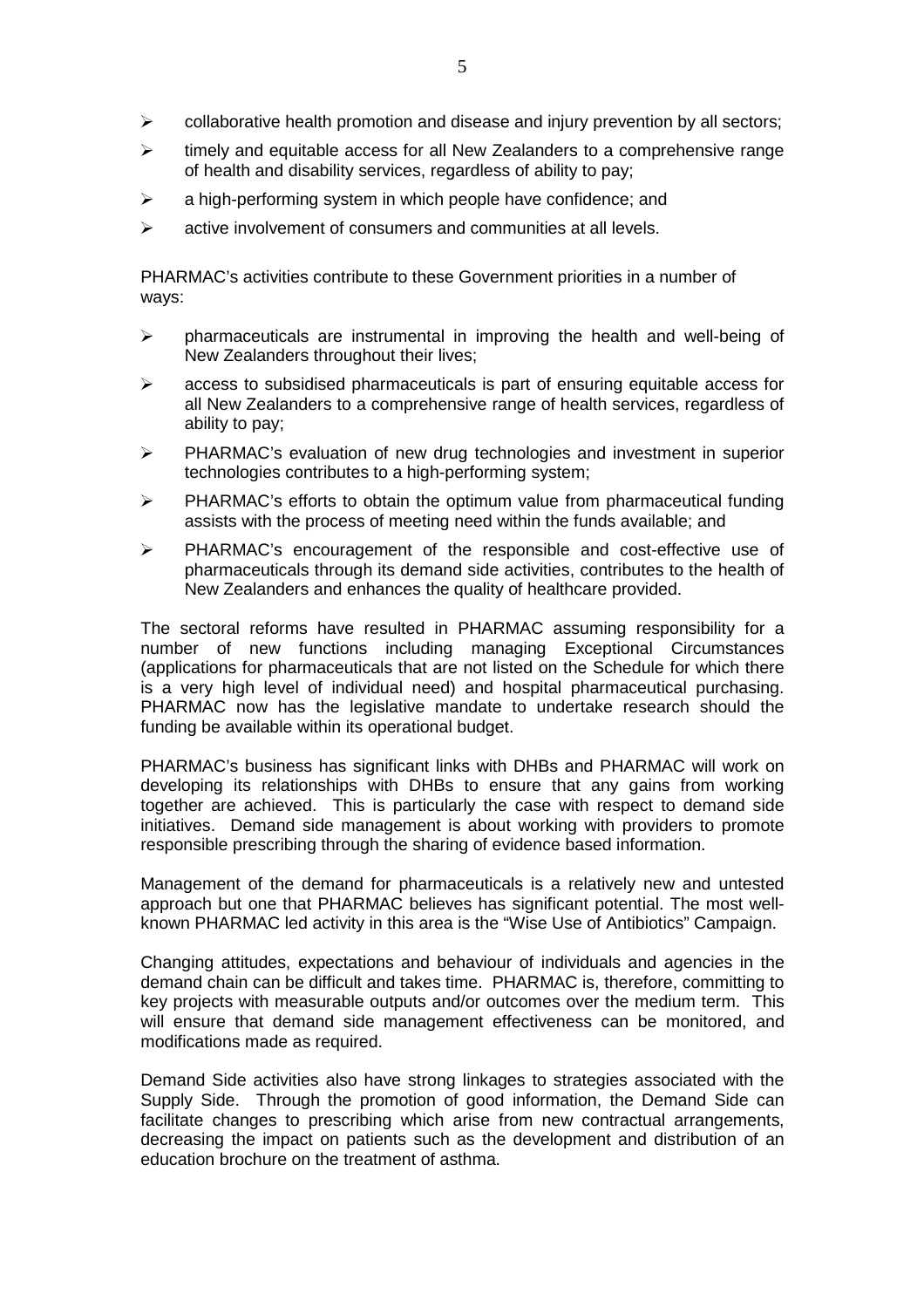Supply side initiatives are aimed at reducing the ex-manufacturer price of pharmaceuticals to make additional funding available for new pharmaceutical investments, or other health initiatives.

The drug cost portion of pharmaceutical expenditure - after rebates - is expected to be \$528 million, this represents just under 3% growth from actual expenditure in 2000/01.

We expect the underlying growth from increasing mix (the use of newer more expensive drugs rather than older less expensive alternatives) to continue. Volumes are expected to increase as normal winters resume. These increases will, to a large extent, be offset by savings and rebates.

This year dispensing fees paid to pharmacists have been removed from PHARMAC's budget, as the contracts under which these are paid will now be managed by DHBs. A breakdown of forecast pharmaceutical expenditure, excluding hospital pharmaceuticals and provision for investment in new medicines, is outlined below.

#### **Breakdown of Expenditure (excluding GST, \$ million)**

|      |                          | Jun-00 |       | Jun-01 Jun-02 | Jun-03 |
|------|--------------------------|--------|-------|---------------|--------|
| plus | Drug cost after rebates  | \$517  | \$515 | \$528         | \$539  |
| plus | Rebates                  | \$11   | \$20  | \$30          | \$20   |
|      | Drug cost before rebates | \$528  | \$535 | \$558         | \$559  |

The graph below shows the forecast expenditure for the next 2 years and actual expenditure for the past 9 years.



Pharmaceutical expenditure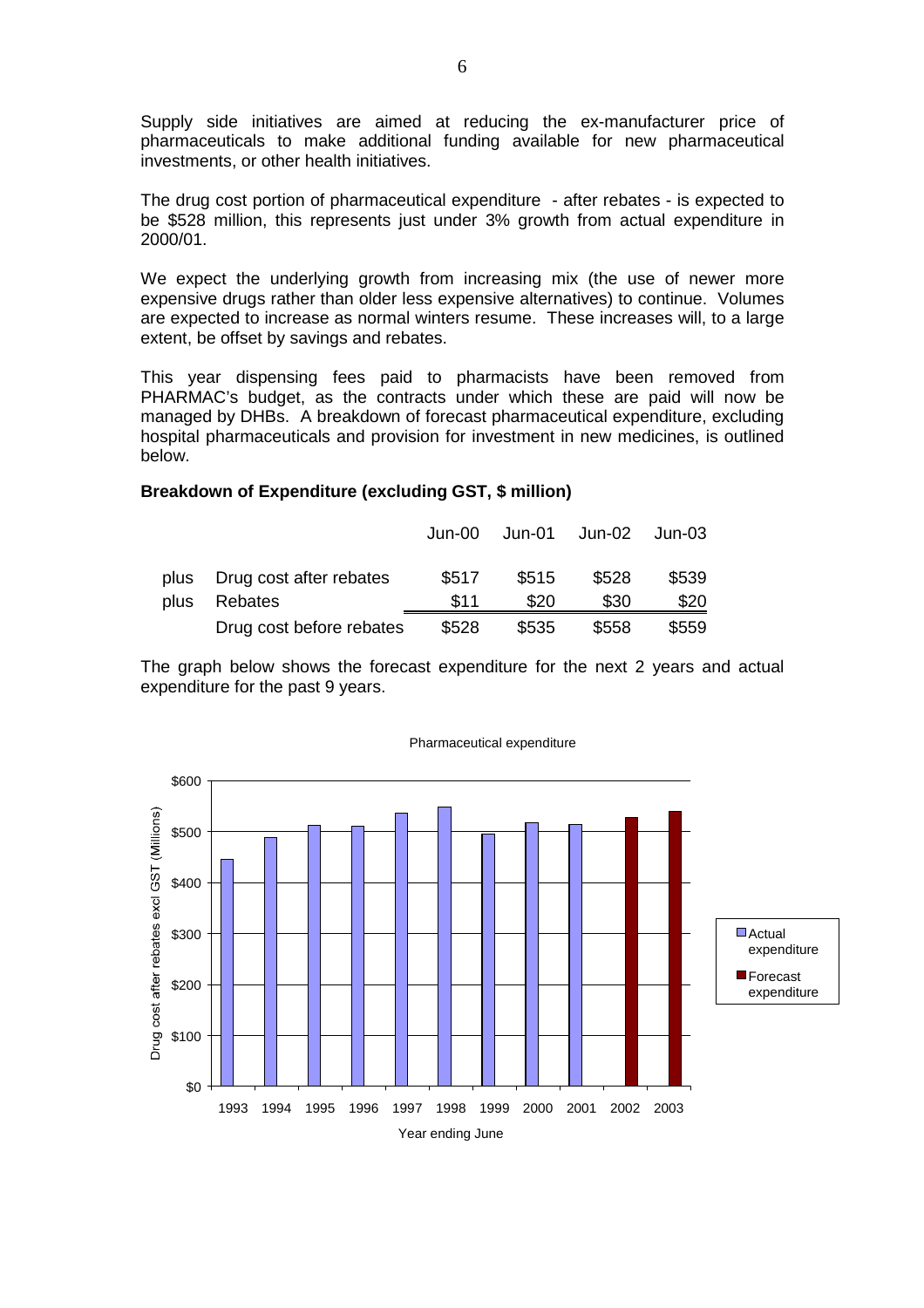The focus of supply side transactions (PHARMAC defines transactions as agreements with suppliers to reduce prices or manage expenditure of individual or groups of pharmaceuticals) is to improve the value of the Government's expenditure on pharmaceutical subsidies. This is achieved by improving value for money by lowering subsidies and improving the quality of expenditure by investing in superior medicines.

We expect to reach our budgeted expenditure this year, as a result of rigorous attention to management of transactions. These transactions allow us to lower subsidies, counteracting the 9% underlying growth in the market.

PHARMAC will aim to continue to achieve significant savings as a result of price reductions, for at least another one to two years.

New pharmaceuticals will continue to be evaluated using our pharmacoeconomic tools. Priorities for funding will be established based on the projected cost-quality adjusted life year (QALY) ratio, with low ratio products having higher priority. We will also consider the other features of the products, such as how well they meet PHARMAC's Decision Criteria.

The following chart shows the impact of the successful implementation of a range of savings transactions as well as continuing to earn rebates. Rebates are an increasingly important part of PHARMAC's financial performance increasing from \$11.0M in 1999/00 to \$20.1 million in 2000/2001 with \$29.7 million forecast for 2001/02.

The status quo forecasts are an indication of expenditure without any interventions from PHARMAC. They highlight the strong underlying growth, of 9% per annum, that exists for pharmaceuticals.



Over the next three years PHARMAC will build upon its current skill base and seek to advance health improvement through sharing its knowledge base with other parts of the health sector.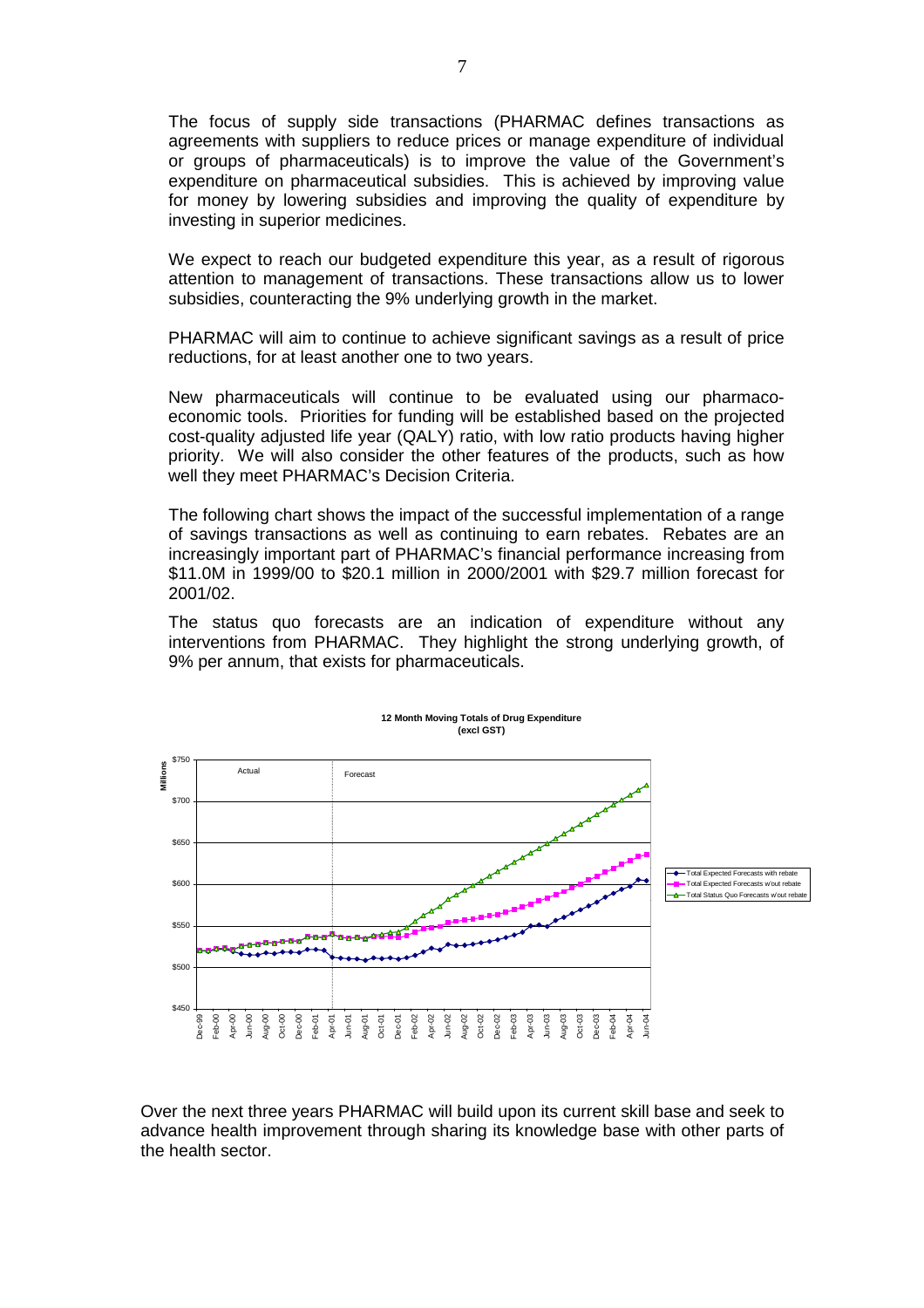#### **PHARMAC's contribution to the Health Sector changes**

As noted previously there have been a number of opportunities arising out of the health sector reforms. PHARMAC has been proactively engaging with DHBs to ensure that issues are identified and we work together effectively. This approach is being formalised through the development of a Relationship Agreement between DHBs and PHARMAC, facilitated by DHBNZ. PHARMAC also attends regular meetings with DHBNZ and the Ministry of Health.

PHARMAC recognises that robust information is essential to inform decision-making. PHARMAC has developed standard reports on pharmaceutical expenditure by DHB, regionally and nationally. These have been modified in response to DHB feedback.

PHARMAC reviewed its operating structure at the beginning of the year to ensure that it is best positioned to meet its new functions and delivering on core business. This has resulted in the structure becoming more functionally aligned with its business objectives. We intend to review the effectiveness of the new structure at the beginning of 2002.

There has been a clear signal that all participants in the health sector should be as open and transparent as possible. To this end, PHARMAC is undertaking a review of its website to ensure the greatest functionality for all stakeholders. As part of this process we are also reviewing how we are perceived by key stakeholders with a view to improving our public profile.

In recognition of the specific needs of Maori, PHARMAC is developing a Maori Responsiveness Strategy which it will seek feedback on during the second quarter of the year.

The Government has also emphasised the importance of driving efficiency in the sector, particularly continuing to develop a high performing system in which people can have confidence. PHARMAC is contributing to the achievement of this objective in a number of areas, including the application of information technology to streamline processes and increasing the accessibility of information for key stakeholders, particularly prescribers and patients. PHARMAC is working with Health Benefits and the New Zealand Health Information Service on projects in this area.

Through these initiatives and others, PHARMAC is either responsible for or contributing towards achieving the highest possible health gain within its available resources.

# **Role of the Minister on behalf of the Crown**

The Minister of Health (the Minister) is accountable to Parliament for the overall performance of PHARMAC.

The role of the Minister in relation to the performance of PHARMAC is to:

- $\triangleright$  indicate priority areas for Government through various strategy documents such as the New Zealand Health Strategy, New Zealand Disability Strategy and related strategies;
- $\triangleright$  obtain Parliamentary appropriations with which to fund PHARMAC;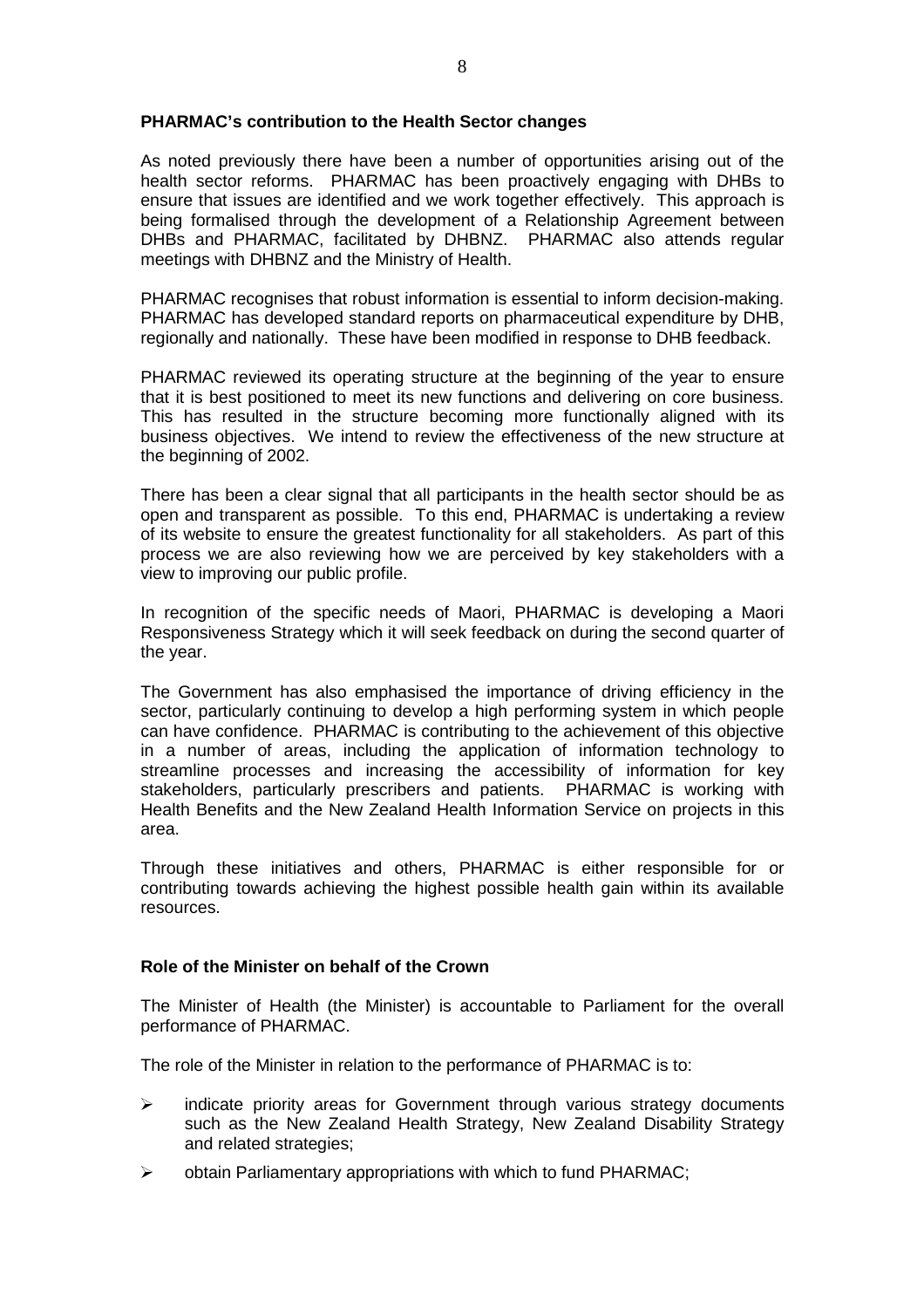- $\triangleright$  set expectations that inform and quide PHARMAC's high level planning as part of the process of preparing, and agreeing to, any Annual Plan and Crown Funding Agreement and commenting on any Statement of Intent;
- $\triangleright$  agree to the performance measures contained in the Crown Funding Agreement;
- $\triangleright$  monitor the performance of PHARMAC against the Crown Funding Agreement;
- $\triangleright$  hold the Board of PHARMAC accountable for its performance;
- $\triangleright$  require compliance by DHBs with legislative requirements and other obligations specified in their Crown Funding Agreements with respect to the Pharmaceutical Schedule; and
- $\triangleright$  undertake the duties and exercise the powers of a Responsible Minister as set out in the Public Finance (PF) Act 1989.

The Minister is not responsible for the day-to-day activities of PHARMAC. That is the responsibility of the Board of PHARMAC.

The Ministry of Health acts as the Minister's agent in the Minister's relationship with PHARMAC, with respect to negotiating, communicating and clarifying the Minister's expectations and in negotiating the Annual Plan and Crown Funding Agreement and commenting on the Statement of Intent.

#### **Ownership Performance**

The Crown, as owner of PHARMAC, has the following expectations with respect to how PHARMAC will carry out its functions.

**Governance**: The PHARMAC Board must provide high quality and effective governance of PHARMAC.

**Integrity**: PHARMAC must meet the standards of accountability, conduct and behaviour that are appropriate to a public sector organisation. This includes compliance with the Public Service Code of Conduct and the Board Appointment and Induction Guidelines produced by the State Services Commission.

**Financial Management and Financial Performance**: PHARMAC must comply with the PF Act 1989 and the NZPHD Act 2000 and meet all of the financial management and financial performance requirements set out in the Funding Agreement and the NZPHD Act 2000. This includes ensuring the prudent and wise use of financial resources.

**Risk Management**: PHARMAC must manage financial and non-financial risks effectively, and keep the Minister of Health informed of these. PHARMAC should:

- $\triangleright$  continue to manage risks, by maintaining effective and timely risk management strategies and processes within the constraints set by the Crown, including budget and financial operating constraints, which are consistent with recognised standards;
- $\triangleright$  continue to maintain a risk register; and,
- $\triangleright$  fully inform the Minister of Health and the Ministry of Health, as early as possible, of significant financial and non-financial risks facing PHARMAC and how it intends to manage those risks.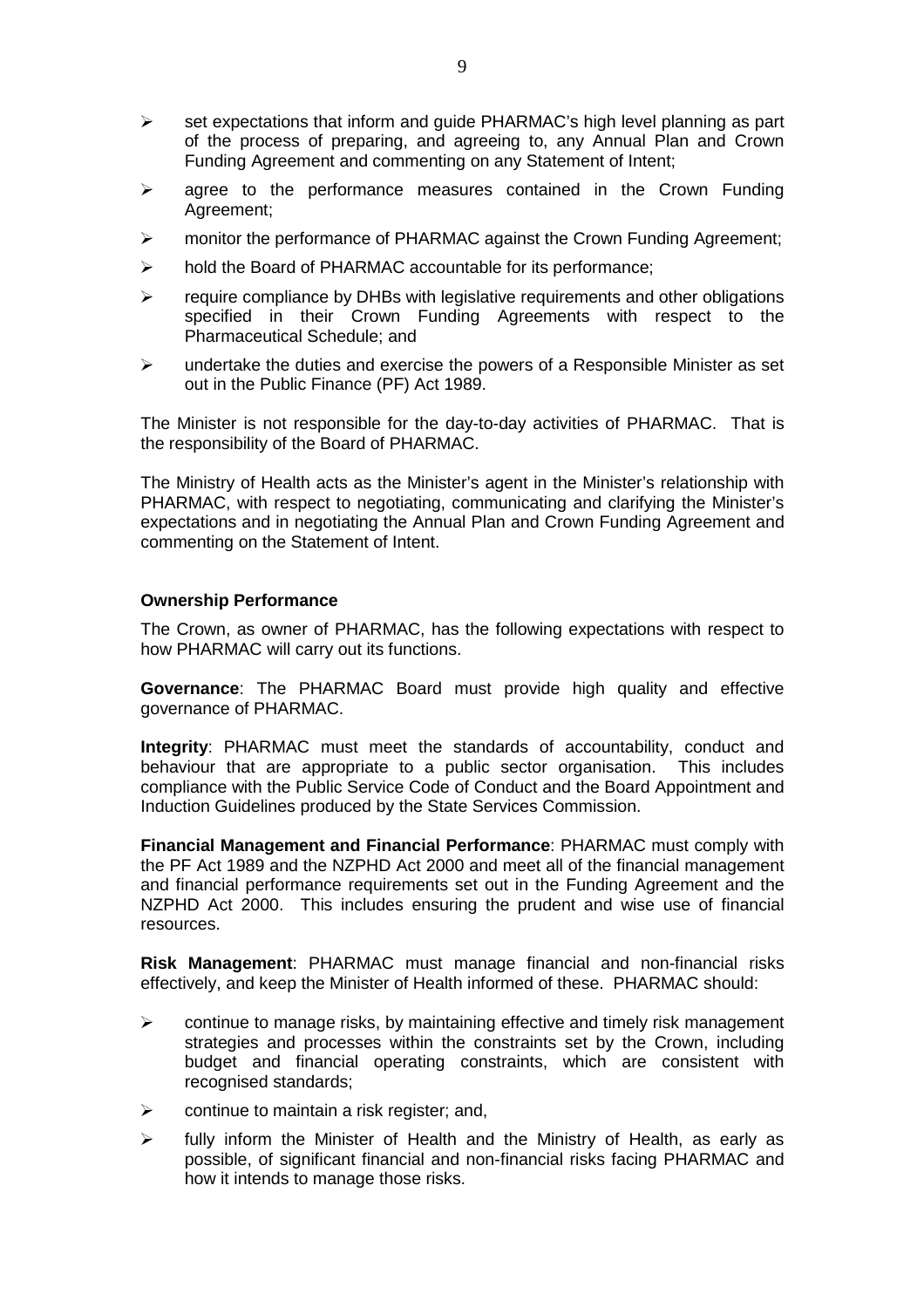**Capability**: PHARMAC must function effectively in terms of human resources, organisational systems and processes, and responsiveness. PHARMAC must have the capability to:

- $\triangleright$  ensure the performance specified in the Crown Funding Agreement is delivered as specified; and,
- ensure that all of PHARMAC's statutory, legislative, and other regulatory functions and obligations are met.

**Relationships**: PHARMAC must take reasonable steps to maintain constructive relationships with all stakeholders.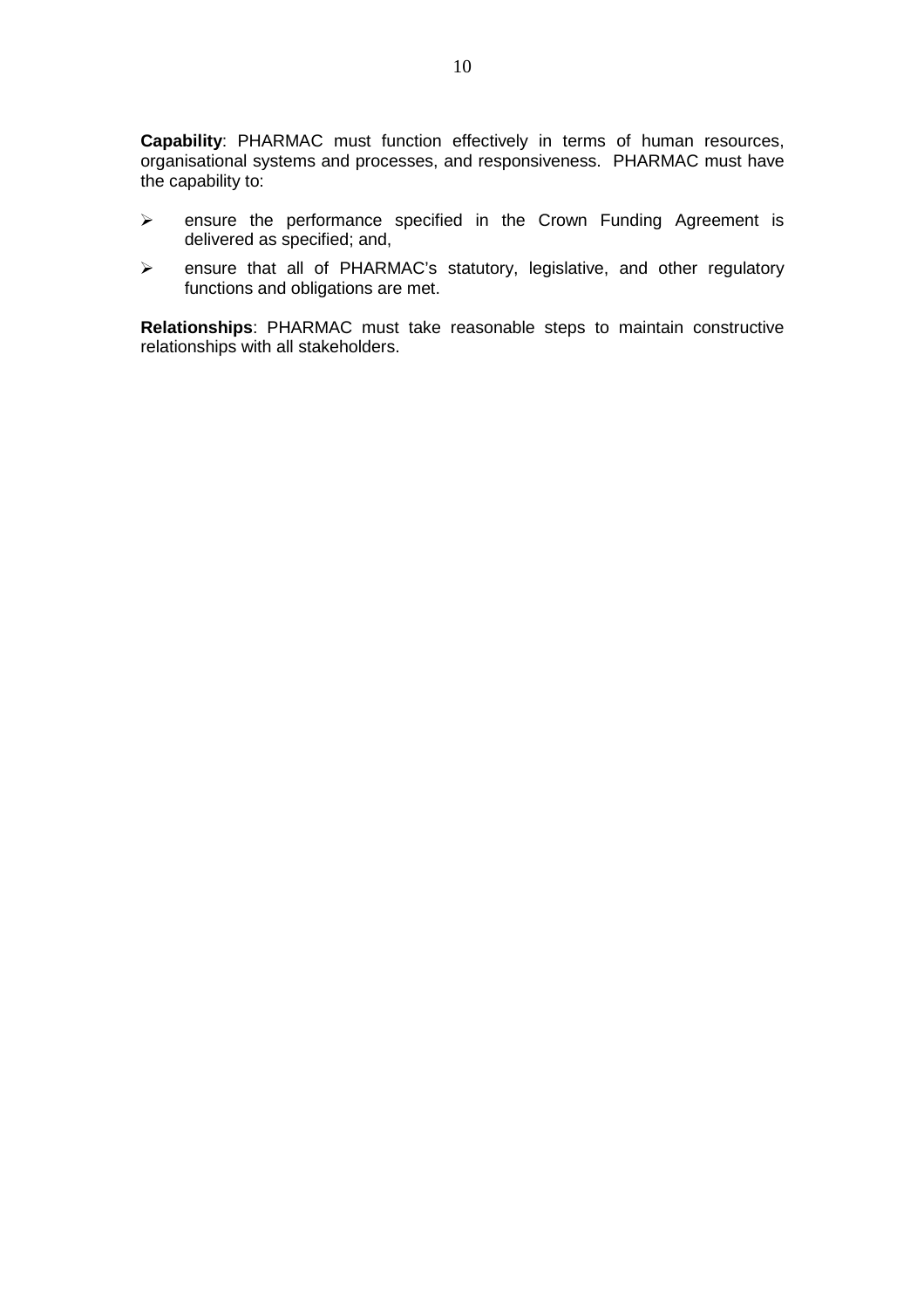# **PART 2 STATEMENT OF PLANNED PERFORMANCE**

PHARMAC is required to include in this document, the performance measures to be used to assess its performance in 2001/02, and report against these in its Annual Report. The Audit Office will audit the reasonableness of PHARMAC's reported performance achievements against these measures, as recorded in the Statement of Service Performance (SSP) in the Annual Report.

PHARMAC has one output class "securing the best achievable health outcomes from pharmaceutical treatment, within the amount of funding provided". There are three business activities within this one output class:

- 1. Management of Community Pharmaceutical Expenditure;
- 2. Management of Hospital Pharmaceutical Procurement;
- 3. Promotion of the Responsible Use of Medicines.

# **Activity One: Management of Community Pharmaceutical Expenditure**

PHARMAC manages pharmaceutical expenditure on behalf of DHBs and uses the Pharmaceutical Schedule to determine eligibility for access to subsidised pharmaceuticals. PHARMAC's management of the Pharmaceutical Schedule involves assessing the clinical benefits and economic impacts of listing particular drugs, undertaking reviews of currently listed pharmaceuticals, negotiating with drug companies and producing the Pharmaceutical Schedule.

In determining whether or not a drug should be listed on the Pharmaceutical Schedule PHARMAC will follow Decision Criteria in PHARMAC's Operating Policies and Procedures, as amended from time to time. This requires the following factors to be considered:

- a) the health needs of all eligible people within New Zealand;
- b) the particular health needs of Maori and Pacific peoples;
- c) the availability and suitability of existing medicines, therapeutic medical devices and related products and related things;
- d) the clinical benefits and risks of pharmaceuticals;
- e) the cost-effectiveness of meeting health needs by funding pharmaceuticals rather than using other publicly funded health and disability support services;
- f) the budgetary impact (in terms of the pharmaceutical budget and the Government's overall health budget) of any changes to the Pharmaceutical Schedule;
- g) the direct cost to health service users;
- h) the Government's priorities for health funding, as set out in any objectives notified by the Crown to PHARMAC, or in the Crown Funding Agreement, or elsewhere; and
- i) such other matters as PHARMAC thinks fit. PHARMAC will carry out appropriate consultation when it intends to take any such "other matters" into account.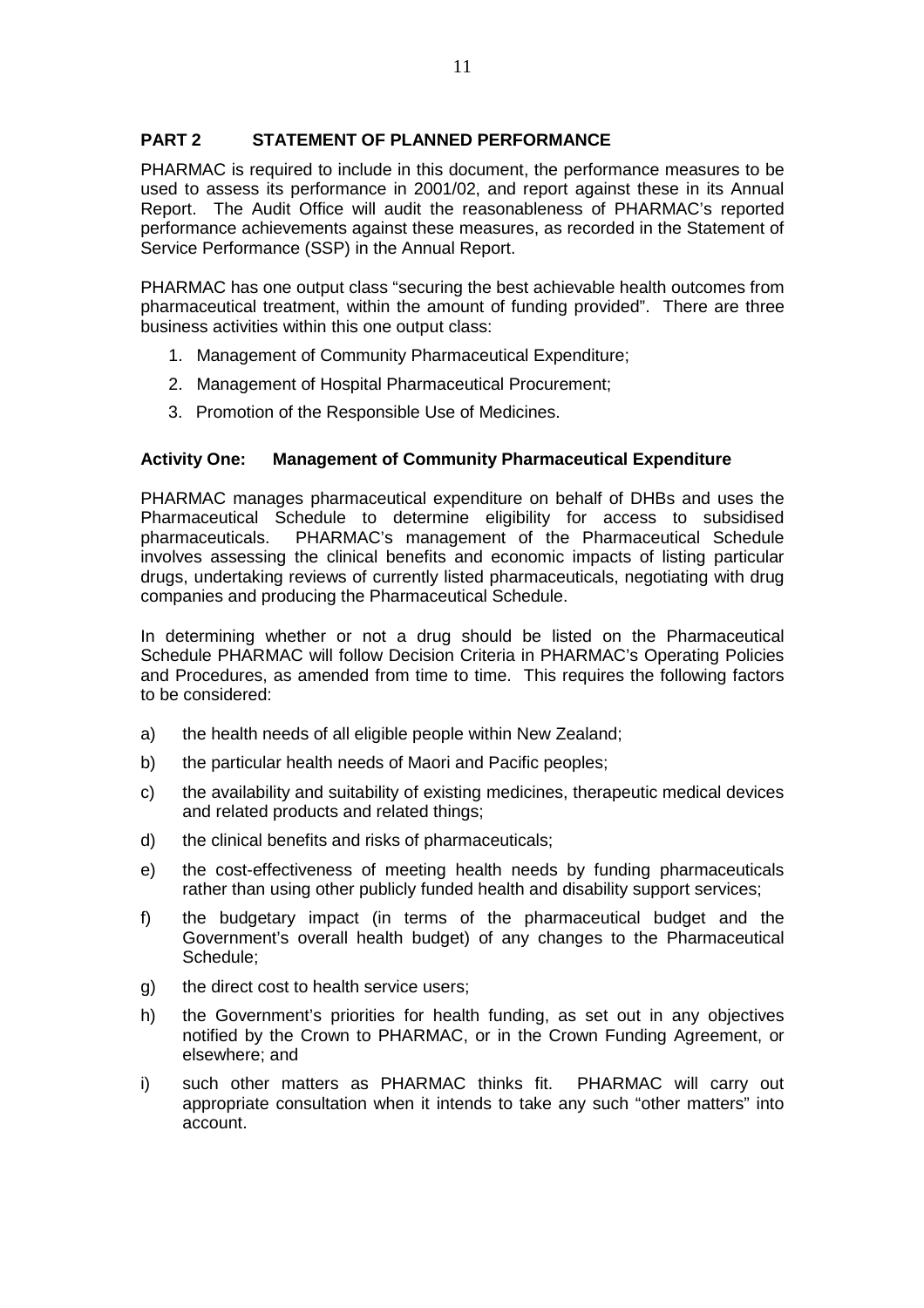PHARMAC will support its decisions by the following strategies which aim to improve the value of pharmaceutical expenditure:

- $\geq$  independent advice from the Pharmacology and Therapeutics Advisory Committee (PTAC) to PHARMAC on pharmaceuticals and their benefits;
- information received from PHARMAC's Consumer Advisory Committee;
- $\triangleright$  assessment of significant new investments, using the principles outlined in PHARMAC's Prescription for Pharmaco-Economic Analysis, as updated from time to time;
- $\triangleright$  cost utility analysis, used to assess some current investments of poor value, with subsequent dis-investment, where appropriate;
- $\triangleright$  consulting on matters that relate to the management of pharmaceutical expenditure with any sections of the public, groups, or individuals that, in the view of PHARMAC, may be affected by decisions on those matters, (which may according to the circumstances include DHBs, pharmaceutical suppliers, PTAC, health professionals, community or patient groups, Maori, Pacific Peoples and other groups); and
- $\triangleright$  take measures to inform the public, groups and individuals of PHARMAC's decisions concerning the Pharmaceutical Schedule.

PHARMAC will use a number of strategies for negotiating with drug companies to achieve the set pharmaceutical expenditure goals, including:

- $\triangleright$  reference pricing;
- $\triangleright$  capped expenditure contracts;
- $\triangleright$  rebate arrangements:
- $\triangleright$  price/volume arrangements;
- $\triangleright$  package deals; and
- $\triangleright$  tendering for sole and preferred supply.

| <b>Expectation</b>                   | <b>Deliverable</b>                 | <b>Target Date</b> |
|--------------------------------------|------------------------------------|--------------------|
| PHARMAC will manage expenditure on   | PHARMAC will maintain              |                    |
| community pharmaceuticals within the | pharmaceutical subsidy             |                    |
| levels agreed in the Crown Funding   | expenditure for the year ending    |                    |
| Agreement.                           | 30 June 2002 within \$528 million  |                    |
|                                      | (excl GST), after deducting        |                    |
|                                      | estimated rebates of \$29.80       |                    |
|                                      | million. Quarterly targets         |                    |
|                                      | excluding rebates are:             |                    |
|                                      | Quarter One \$141.5                | 30 September 2001  |
|                                      | Quarter Two \$285.5                | 31 December 2001   |
|                                      | Quarter Three \$419.0              | 31 March 2002      |
|                                      | Quarter Four \$557.8               | 30 June 2002       |
| PHARMAC will forecast pharmaceutical | PHARMAC will provide the           | 31 December 2001   |
| expenditure.                         | Ministry of Health with a 1-3 year |                    |
|                                      | forecast of pharmaceutical         |                    |
|                                      | expenditure.                       |                    |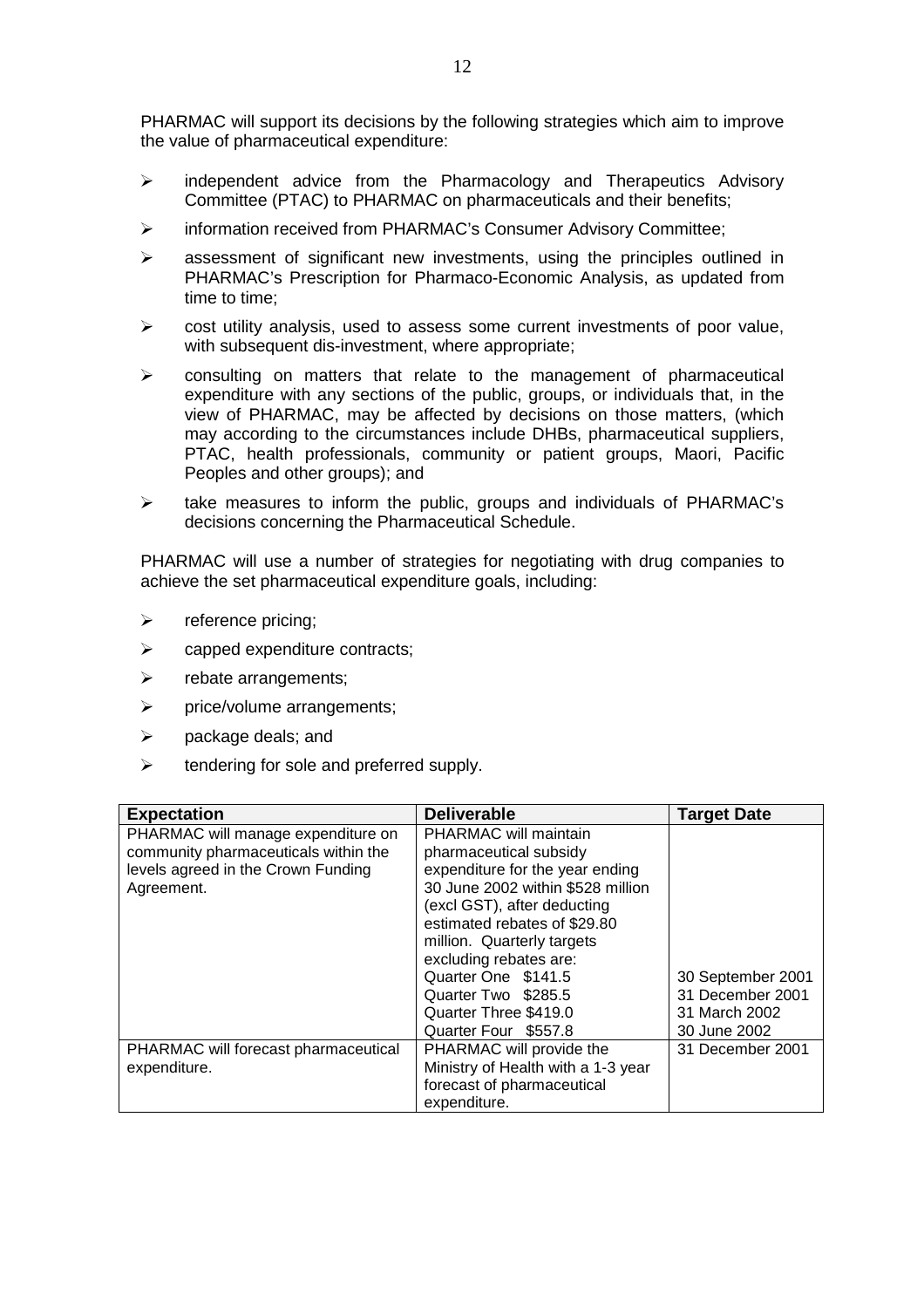| <b>Expectation</b>                                                                          | <b>Deliverable</b>                                                                          | <b>Target Date</b>                               |
|---------------------------------------------------------------------------------------------|---------------------------------------------------------------------------------------------|--------------------------------------------------|
| PHARMAC will monitor pharmaceutical<br>expenditure against forecast.                        | Any potential deviation from the<br>forecasts will be promptly notified<br>to the Ministry. | Identified in<br>monthly reports if<br>required. |
| PHARMAC will assume responsibility for<br>managing the Exceptional<br>Circumstances Scheme. | Staff recruited and systems in<br>place and Scheme fully<br>operational.                    | 1 October 2001                                   |

# **Activity Two: Management of Hospital Pharmaceutical Procurement**

PHARMAC has been authorised to manage hospital drug purchases on behalf of DHBs. PHARMAC is seeking input from DHBs on the project, which will initially focus on collecting data on current purchasing policy and contractual arrangements and the development of a detailed strategy for nation-wide hospital pharmaceutical procurement. This strategy will include implementation milestones for consideration by the Minister. At the beginning of 2002 PHARMAC will focus on setting and achieving savings targets identified in the strategy.

| <b>Expectation</b>                                                                                 | <b>Deliverable</b>                                                                                            | <b>Target Date</b>                                                              |
|----------------------------------------------------------------------------------------------------|---------------------------------------------------------------------------------------------------------------|---------------------------------------------------------------------------------|
| PHARMAC will develop a detailed<br>strategy for nationwide hospital<br>pharmaceutical procurement. | Strategy for nation-wide hospital<br>pharmaceutical procurement<br>submitted for approval by the<br>Minister. | 1 February 2002                                                                 |
| PHARMAC will implement nationwide<br>hospital pharmaceutical procurement.                          | Implementation of the February 2002<br>Strategy.                                                              | Completion of<br>milestones<br>specified in<br>accordance with<br>the Strategy. |

# **Activity Three: Promoting the responsible use of pharmaceuticals**

As noted above, this requires the development of relationships with key stakeholders and strategies to ensure appropriate prescribing behaviour and usage of pharmaceuticals.

| <b>Expectation</b>                   | <b>Deliverable</b>                  | <b>Target Date</b> |
|--------------------------------------|-------------------------------------|--------------------|
| PHARMAC will promote the appropriate | Maori Responsiveness Strategy       | 30 June 2002       |
| use of pharmaceuticals by Maori to   | finalised and implementation plan   |                    |
| contribute towards improved health   | developed, including key milestones |                    |
| outcomes.                            | and an evaluation framework.        |                    |
| PHARMAC will establish a Consumer    | PHARMAC will develop a Terms of     | 31 March 2002      |
| Advisory Committee (Ref: Section 50  | Reference and establish the         |                    |
| $(1)(b)$ of the NZPHD Act).          | Committee as required by the        |                    |
|                                      | legislation.                        |                    |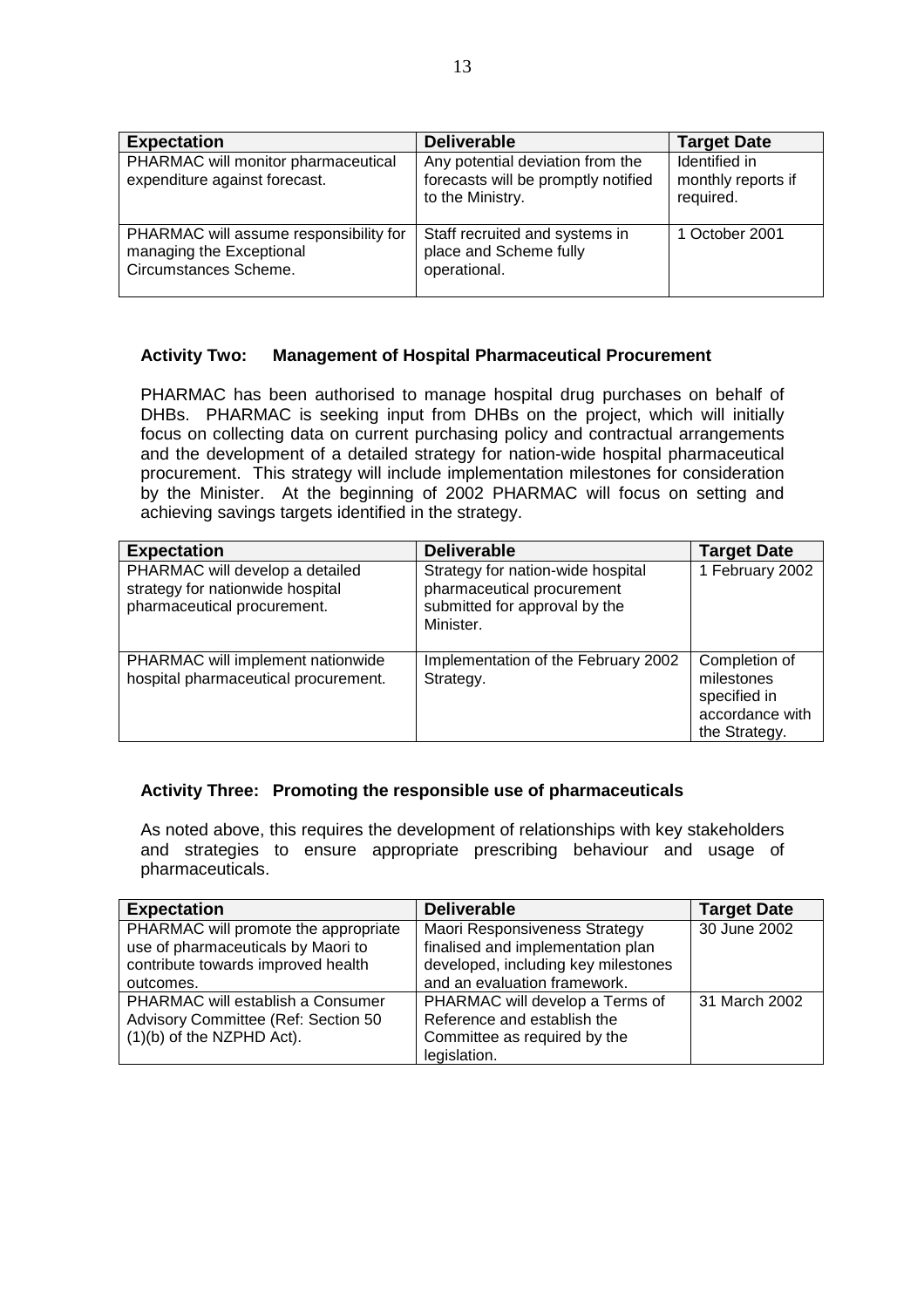| <b>Expectation</b>                                                                                                                                                                                                                                       | <b>Deliverable</b>                                                                                                                                                                                                                | <b>Target Date</b>   |
|----------------------------------------------------------------------------------------------------------------------------------------------------------------------------------------------------------------------------------------------------------|-----------------------------------------------------------------------------------------------------------------------------------------------------------------------------------------------------------------------------------|----------------------|
| PHARMAC will aim to influence the<br>volume and mix of drugs prescribed,<br>such as the appropriate use of<br>antibiotics and informing prescribers of<br>Proton Pump Inhibitors subsidy<br>arrangements.                                                | PHARMAC will promote the<br>responsible use of medicines<br>through national or regional<br>campaigns and will report to the<br>Ministry on its findings in one key<br>area.                                                      | 31 December<br>2001  |
| PHARMAC will monitor the quality of its<br>decisions.                                                                                                                                                                                                    | Complete an evaluation of the impact<br>of tendering in relation to two or three<br>products.                                                                                                                                     | 30 April 2002        |
| Integration of the Pharmaceutical<br>Schedule into Practice Management<br>Software, including prescribing<br>information if appropriate.                                                                                                                 | Implementation and integration of<br>electronic Pharmaceutical Schedule<br>into GP Practice Management<br>Software.<br>Complete assessment of integrating<br>prescribing information into all GP<br>Practice Management Software. | 30 June 2002         |
| Identify whether there is value in<br>continuing with BPAC/PreMeC<br>contracts. Identify any changes in<br>expenditure resulting from<br>BPAC/PreMeC activity.<br>Identify any changes in prescriber<br>attitude resulting from BPAC/PreMeC<br>activity. | Complete independent evaluation of<br>BPAC/PreMeC and report to the<br>Ministry.                                                                                                                                                  | 30 September<br>2001 |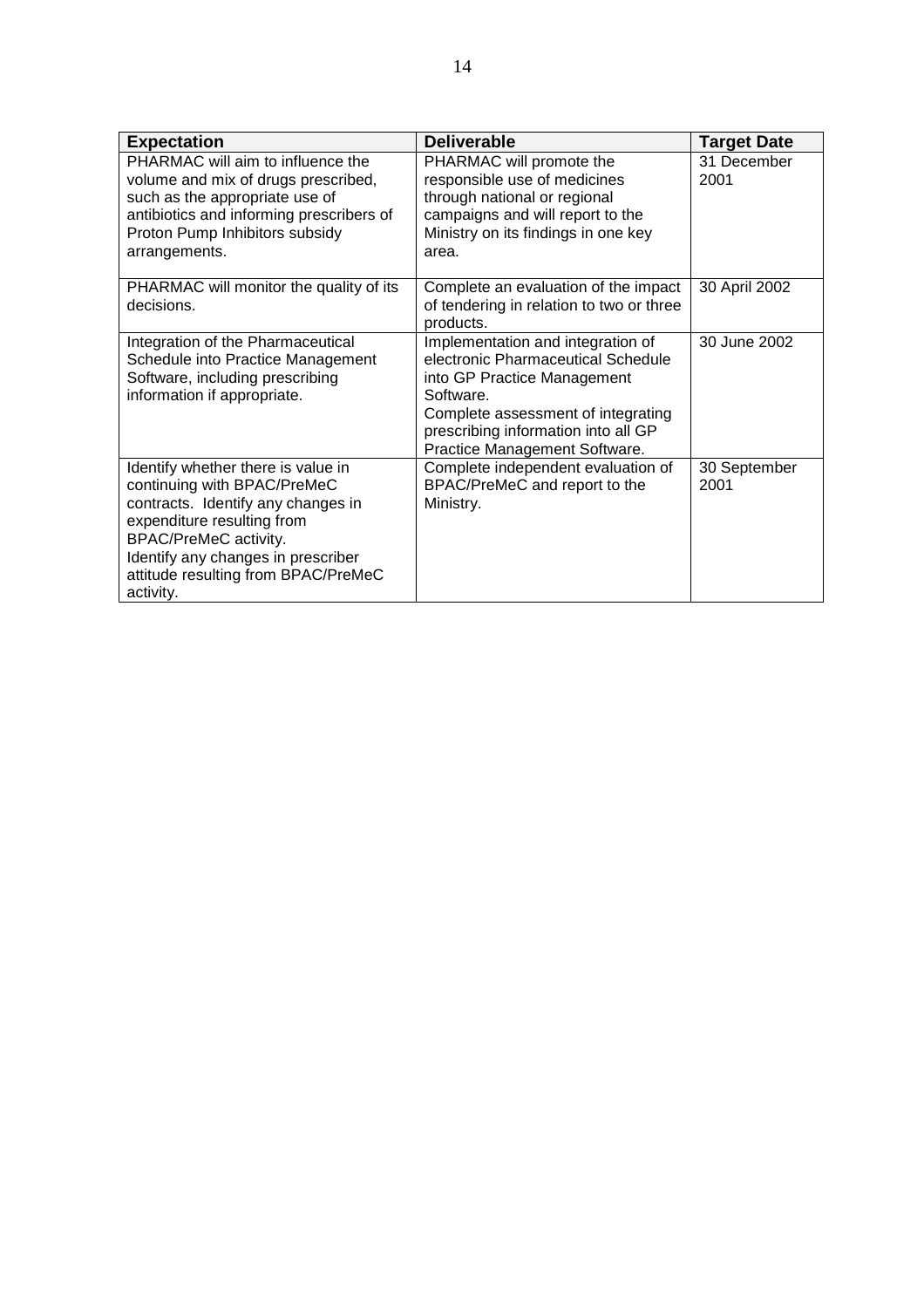# **PART 3 FINANCIAL AND OWNERSHIP INFORMATION**

#### **Summarised statement of accounting policies**

#### **Reporting entity**

PHARMAC is a Crown owned organisation and is responsible for securing for eligible people in need of pharmaceuticals, the best health outcomes that are reasonably achievable from pharmaceutical treatment and from within the amount of funding provided. It has sole responsibility for managing the Pharmaceutical Schedule.

Forecast financial statements in this document have been prepared in accordance with section 67 of the NZPHD Act 2000 and the Public Finance Act 1989, as amended.

#### **Measurement system**

The general accounting policies, recognised as appropriate for the measurement and reporting of financial performance and position on an historical cost basis, have been followed in the preparation of the projected financial statements.

#### **Accounting Policies**

The following particular accounting policies, which materially affect the measurement of results and financial position, have been applied.

#### **(a) Valuation of Assets**

(i) Fixed Assets

Fixed Assets are valued at cost less accumulated depreciation.

(ii) Accounts Receivable

Accounts receivable are valued at net realisable value.

#### **(b) Depreciation**

Depreciation of fixed assets is calculated using the straight line method to allocate the historical cost over the estimated useful life of each asset.

Major depreciation periods are:

| Office equipment       | $2.5 - 5$ years |
|------------------------|-----------------|
| EDP equipment          | 2.5 years       |
| Furniture and fittings | 5 years         |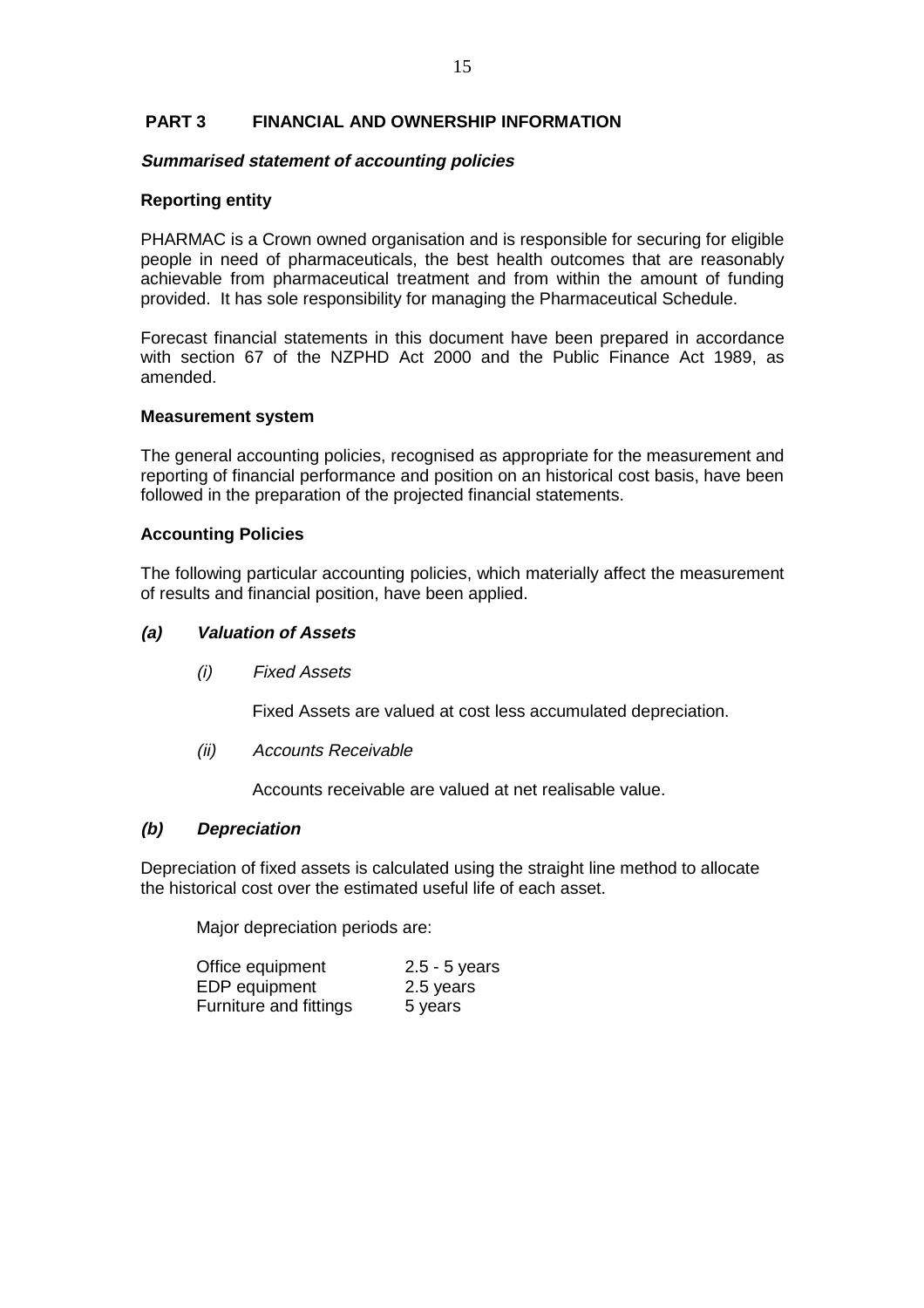# **(c) Revenue Recognition**

Revenue received from the Crown to cover operating costs is recognised as the revenue falls due.

# **(d) Goods and Services Tax (GST)**

All amounts shown are exclusive of goods and services tax, with the exception of debtors and creditors, which are shown GST inclusive.

#### **(e) Taxation**

PHARMAC is exempt from the Income Tax Act 1994, as it is classified as a "public authority" under Schedule 6 of the NZPHD Act 2000.

# **(f) Financial Instruments**

There are no financial instruments that expose PHARMAC to foreign exchange risk or off balance sheet risks, although PHARMAC has entered into contracts with pharmaceutical suppliers that provide for limited variations in price according to exchange rate fluctuations.

All financial instruments, including bank accounts, accounts receivable and accounts payable are disclosed at their fair value. Revenue and expenses, in relation to the financial instruments, are recognised in the Statement of Financial Performance.

### **(g) Employment Entitlements**

PHARMAC's liability for annual leave has been provided for and has been calculated on an entitlement basis at current rates of pay.

#### **(h) Budgeted Figures**

The 2001/02 budget figures, and 2002/03 and 2003/04 forecast figures have been prepared in accordance with generally accepted accounting policies adopted by the Board and agreed with the Minister of Health.

#### **(i) Leases**

PHARMAC sub leases office premises and leases office equipment. As all the risks of ownership are retained by the lessor, these leases are classified as operating leases. Operating leases are expensed in the period in which they are incurred.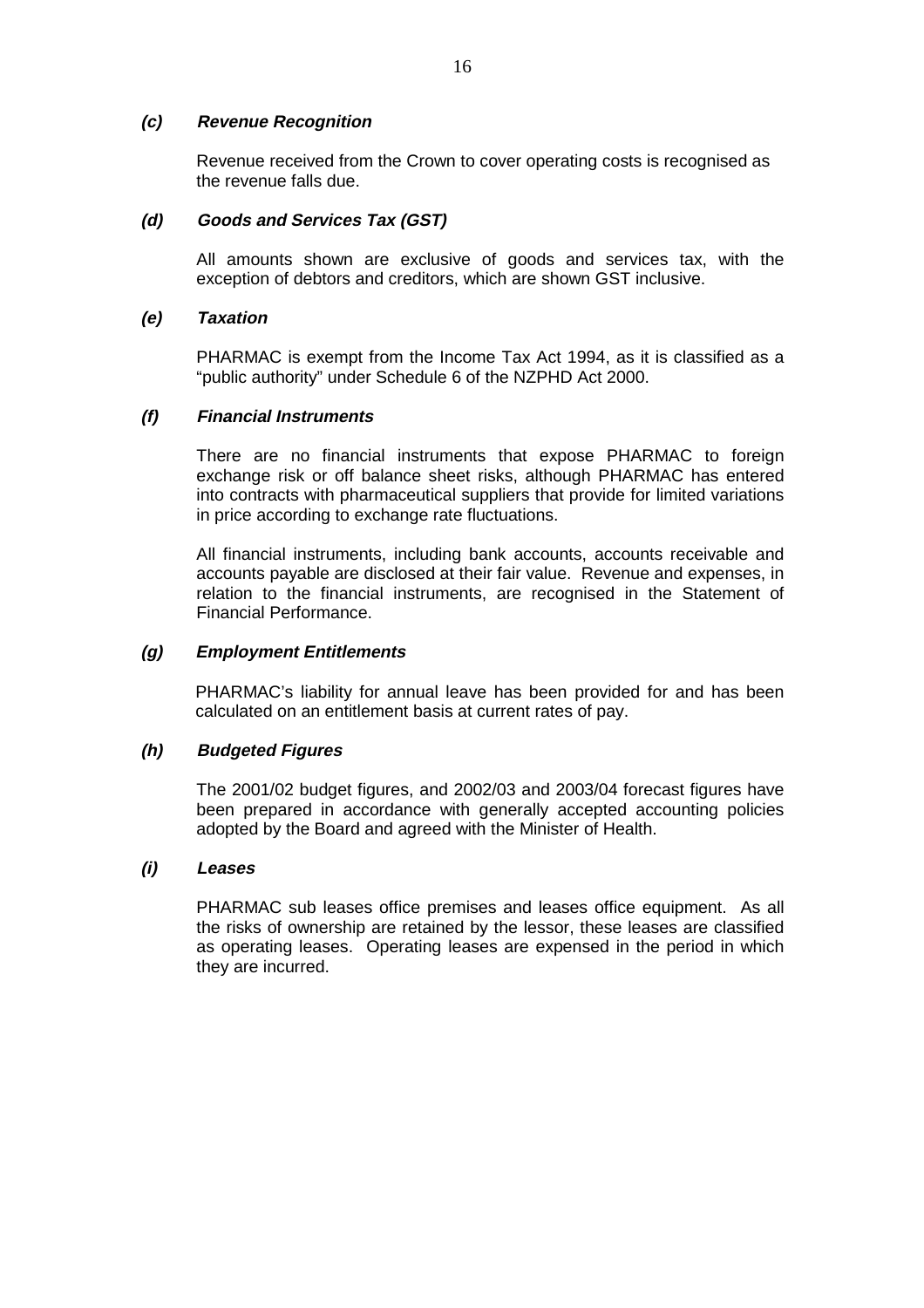# **Changes in Accounting Policies**

There are no changes in accounting policies. All accounting policies have been applied on a consistent basis.

# **Projected Statement of Financial Performance**

|                               | For the period of<br>1 July 2001 to<br>30 June 2002<br>\$000<br>(GST excl) | For the period of<br>1 July 2002 to<br>30 June 2003<br>\$000<br>(GST excl) | For the period of<br>1 July 2003 to<br>30 June 2004<br>\$000<br>(GST excl) |
|-------------------------------|----------------------------------------------------------------------------|----------------------------------------------------------------------------|----------------------------------------------------------------------------|
| Revenue                       |                                                                            |                                                                            |                                                                            |
| Crown:                        |                                                                            |                                                                            |                                                                            |
| Operating                     | 5,932                                                                      | 6,803                                                                      | 7,116                                                                      |
| High cost medicines           | 502                                                                        | 502                                                                        | 504                                                                        |
| Demand side referred services | 2,098                                                                      | 2,125                                                                      | 2,231                                                                      |
| Demand side initiatives       | 663                                                                        | 2,850                                                                      | 2,993                                                                      |
| Interest received             |                                                                            |                                                                            |                                                                            |
| Other revenue                 |                                                                            |                                                                            |                                                                            |
| <b>Total Revenue</b>          | 9,195                                                                      | 12,280                                                                     | 12,844                                                                     |
| <b>Operating Expenditure</b>  |                                                                            |                                                                            |                                                                            |
| Operating costs               | 3,606                                                                      | 3,793                                                                      | 3,983                                                                      |
| Salaries and related costs    | 2,420                                                                      | 2,469                                                                      | 2,592                                                                      |
| Audit fees                    | 15                                                                         | 15                                                                         | 15                                                                         |
| Directors fees                | 126                                                                        | 126                                                                        | 126                                                                        |
| Depreciation                  | 262                                                                        | 200                                                                        | 200                                                                        |
| Rentals and leases            | 250                                                                        | 200                                                                        | 200                                                                        |
| High cost medicines           | 502                                                                        | 502                                                                        | 504                                                                        |
| Demand side referred services | 2,098                                                                      | 2,125                                                                      | 2,231                                                                      |
| Demand side initiatives       | 663                                                                        | 2,850                                                                      | 2,993                                                                      |
| <b>Total Expenditure</b>      | 9,942                                                                      | 12,280                                                                     | 12,844                                                                     |
| Net surplus/deficit           | (747)                                                                      | 0                                                                          | 0                                                                          |

**Note:** The above statement should be read in conjunction with the accounting policies on pages 15-16.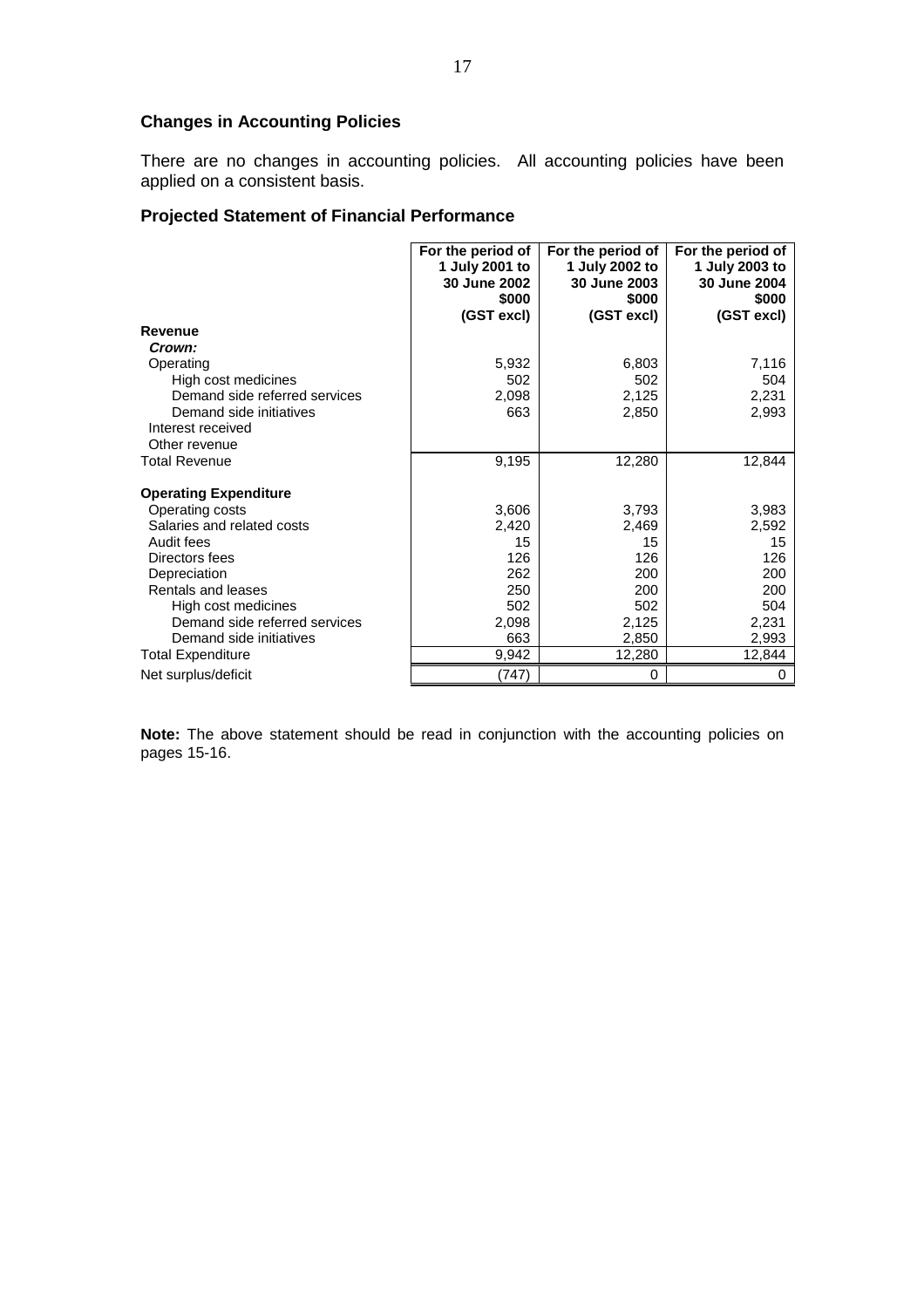# **Projected Statement of Financial Position**

|                                                                                          | At 30 June<br>2002<br>\$000<br>(GST excl) | At 30 June<br>2003<br>\$000<br>(GST excl) | At 30 June<br>2004<br>\$000<br>(GST excl) |
|------------------------------------------------------------------------------------------|-------------------------------------------|-------------------------------------------|-------------------------------------------|
| <b>Assets</b>                                                                            |                                           |                                           |                                           |
| Cash & bank                                                                              | 923                                       | 900                                       | 900                                       |
| <b>Accounts Receivable</b>                                                               | 2,473                                     | 2,367                                     | 2,397                                     |
| Liabilities                                                                              |                                           |                                           |                                           |
| Creditors & Accruals                                                                     | 2,537                                     | 2,408                                     | 2,438                                     |
| <b>Working Capital</b>                                                                   | 859                                       | 859                                       | 859                                       |
| <b>Long Term Assets</b><br><b>Fixed Assets</b><br>Advances & Investments in Subsidiaries | 250                                       | 250                                       | 250                                       |
| <b>TOTAL ASSETS</b>                                                                      | 1,109                                     | 1,109                                     | 1,109                                     |
| Represented by:<br>Capital                                                               |                                           |                                           |                                           |
| <b>Retained Earnings &amp; Reserves</b>                                                  | 1,109                                     | 1,109                                     | 1,109                                     |
| <b>TOTAL EQUITY</b>                                                                      | 1,109                                     | 1,109                                     | 1,109                                     |

**Note:** The above statement should be read in conjunction with the accounting policies on pages 15-16.

# **Projected Cash Flow Statement**

|                                                                                                         | For the period<br>of 1 July 2001<br>to 30 June<br>2002<br>\$000<br>(GST incl) | For the period<br>of 1 July 2002<br>to 30 June<br>2003<br>\$000<br>(GST incl) | For the period<br>of 1 July 2003<br>to 30 June<br>2004<br>\$000<br>(GST incl) |
|---------------------------------------------------------------------------------------------------------|-------------------------------------------------------------------------------|-------------------------------------------------------------------------------|-------------------------------------------------------------------------------|
| Cash Provided by the Crown<br>Other Income<br>Interest Received                                         | 10,344                                                                        | 13,815                                                                        | 14,450                                                                        |
| Cash as applied to purchases<br>Net GST to IRD                                                          | (270)                                                                         | (369)                                                                         | (385)                                                                         |
| Net Cashflows from Operating Activities<br>Net Cashflows from Investing<br>Net Cashflows from Financing | (9,764)<br>(290)                                                              | (13,269)<br>(200)                                                             | (13, 865)<br>(200)                                                            |
| Overall Increase/(Decrease) in Cash & Investments                                                       | 20                                                                            | (23)                                                                          |                                                                               |
| Opening Cash & Investments at bank<br>Closing Cash & Investments at bank                                | 903<br>923                                                                    | 923<br>900                                                                    | 900<br>900                                                                    |

**Note:** The above statement should be read in conjunction with the accounting policies on pages 15-16.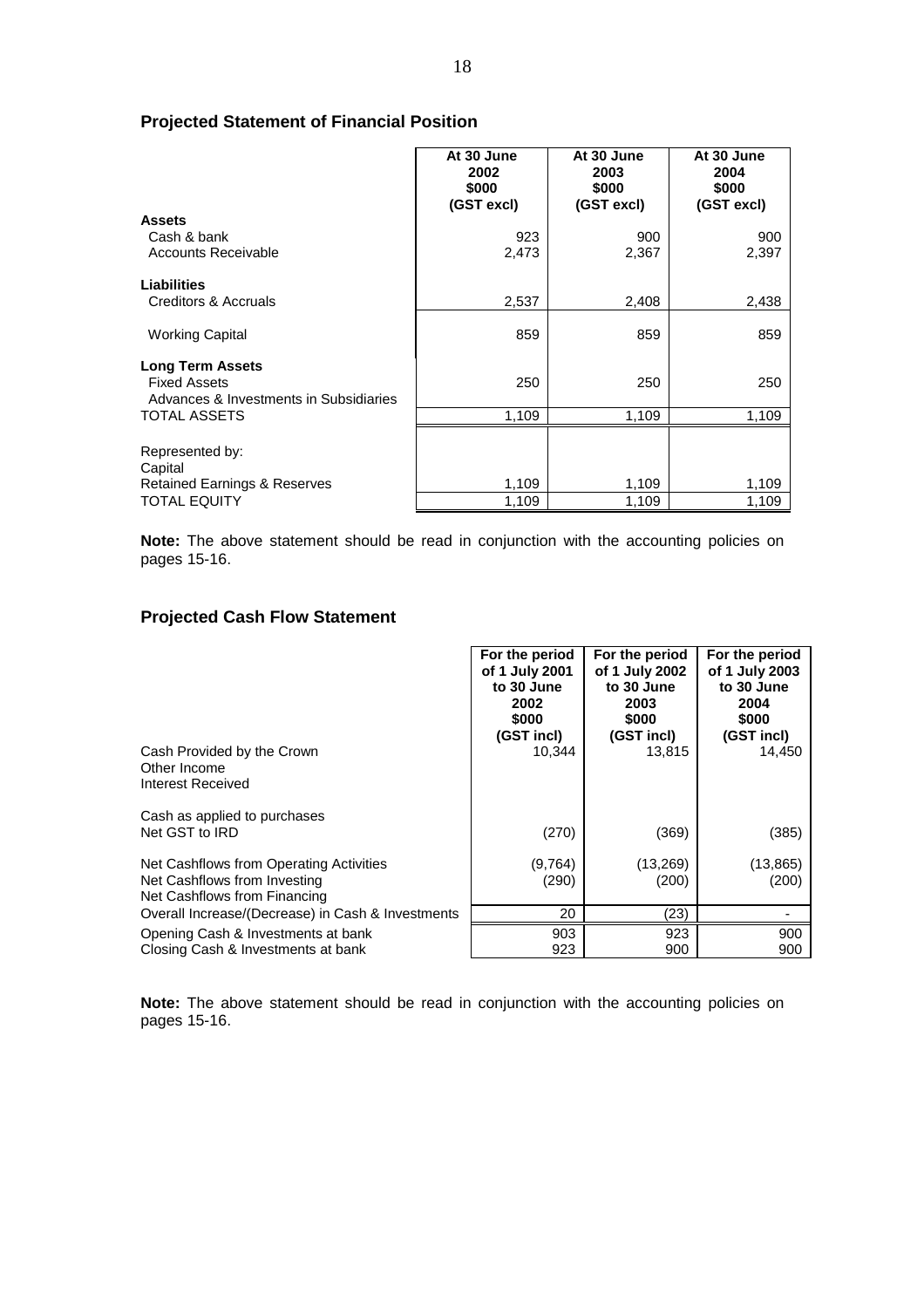# **Projected Movement in Equity**

|                        | 2001 / 2002<br>\$000<br>(GST excl) | 2002 / 2003<br>\$000<br>(GST excl) | 2003 / 2004<br>\$000<br>(GST excl) |
|------------------------|------------------------------------|------------------------------------|------------------------------------|
| <b>Opening Equity</b>  | 1.856                              | 1.109                              | 1,109                              |
| plus Surplus (Deficit) | (747)                              | $\overline{\phantom{0}}$           | ۰                                  |
| <b>Closing Equity</b>  | 1.109                              | 1.109                              | 1,109                              |

**Note:** The above statement should be read in conjunction with the accounting policies on pages15-16.

#### **Reconciliation of Net Surplus to Cash Flow from Operating Activities**

|                                                 | 2001 / 2002<br>\$000<br>(GST excl) | 2002 / 2003<br>\$000<br>(GST excl) | 2003 / 2004<br>\$000<br>(GST excl) |
|-------------------------------------------------|------------------------------------|------------------------------------|------------------------------------|
| Net operating surplus (deficit)                 | (747)                              |                                    |                                    |
| Add non-cash items:<br>Depreciation             | 262                                | 200                                | 200                                |
| Add/(less) Working Capital Movements:           |                                    |                                    |                                    |
| Decrease (Increase) in Receivables              | -                                  | 106                                | (30)                               |
| Increase (Decrease) in Payables                 | 1,000                              | (129)                              | 30                                 |
| <b>Net Cash Flows from Operating Activities</b> | 515                                | 177                                | 200                                |

**Note:** The above statement should be read in conjunction with the accounting policies on pages 15-16.

#### **Key Assumptions**

- $\triangleright$  The operating budget has been based upon the continuation of PHARMAC's existing level of activity, provision for new activities, future work plans and estimated costs.
- $\triangleright$  Demand Side budget is based on estimated future activity.

#### **Actual results may differ from Forecast**

This summarised financial information is forward looking and based on prudent assumptions which may or may not eventuate. The financial forecasts are dependent on the outcome of funding negotiations for the out-years. Accordingly, the actual financial performance, financial position and cash flows are likely to vary from the projected information presented.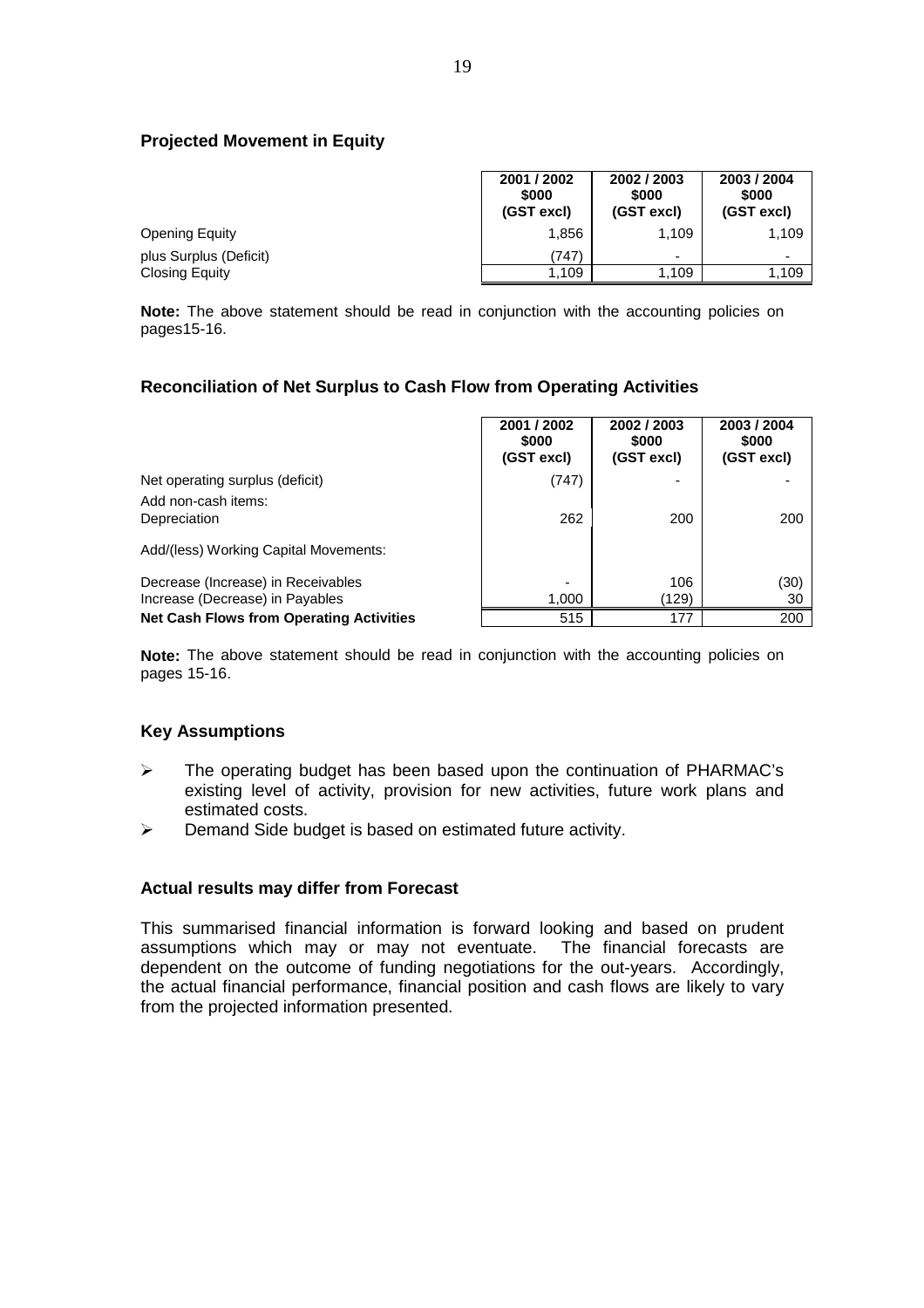# **PART 4 OTHER MATTERS**

# **Formal Reports**

The Board of PHARMAC will provide the Minister of Health and the Ministry of Health, as the Minister's agent, with the following reports during the period. These reports will be presented in a manner that allows the Minister to assess the extent to which PHARMAC has delivered the performance specified in this Statement of Intent.

# **Monthly Reports**

- $\triangleright$  PHARMAC will provide a monthly report by the 20<sup>th</sup> working day of the following month covering:
- $\triangleright$  pharmaceutical subsidy expenditure compared with budget;
- > major Schedule decisions:
- $\triangleright$  significant issues or developments that the Minister or Ministry should be aware of;
- $\triangleright$  any potential non-performance against the Crown Funding Agreement;
- PHARMAC's operational financial performance showing:
	- Year to date: actual, budget, variance (\$), variance (%), with commentary to explain significant variances;
	- Year to date financial performance;
	- Year to date financial position;
	- Statement of Cashflows;
	- Year end forecast; and
	- Year end budget.

#### **Quarterly Reports**

PHARMAC will deliver quarterly performance reports detailing the performance of PHARMAC under its Crown Funding Agreement.

#### **Informal Reports**

In addition to the formal reports the Board, will, at any time necessary:

- $\triangleright$  alert the Minister of Health and the Ministry of Health to any emerging factors that PHARMAC is aware of that could preclude the achievement of any expectation set out in the Crown Funding Agreement; and
- $\triangleright$  inform the Minister and the Ministry of any issue likely to be of significance to the Minister of Health.